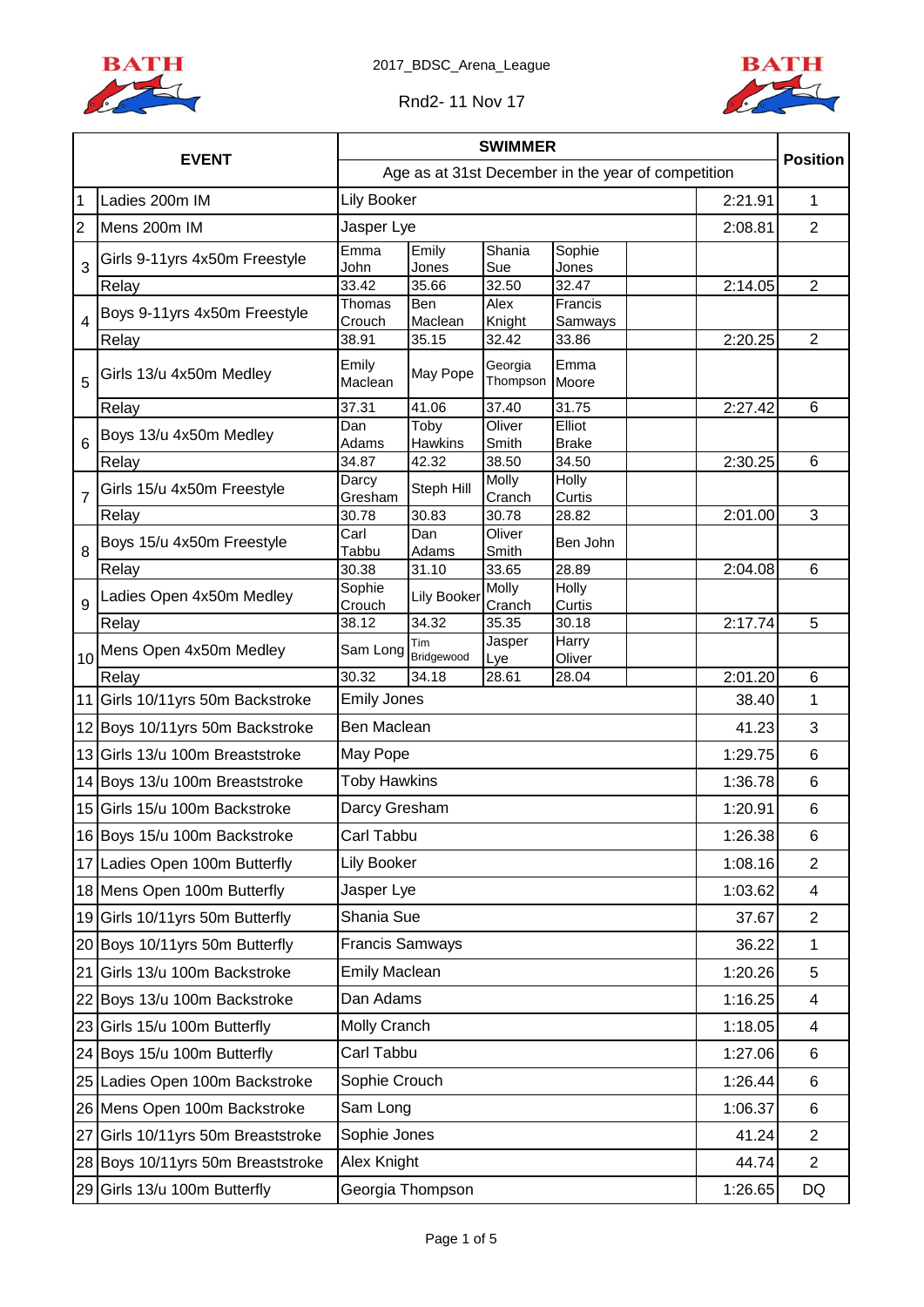



Rnd2- 11 Nov 17

|    |                                  | <b>SWIMMER</b>                                     |                       |                        |                        |                 |                     | <b>Position</b> |
|----|----------------------------------|----------------------------------------------------|-----------------------|------------------------|------------------------|-----------------|---------------------|-----------------|
|    | <b>EVENT</b>                     | Age as at 31st December in the year of competition |                       |                        |                        |                 |                     |                 |
|    | 30 Boys 13/u 100m Butterfly      | <b>Oliver Smith</b>                                |                       |                        |                        |                 | 1:31.86             | 6               |
|    | 31 Girls 15/u 100m Freestyle     | <b>Holly Curtis</b>                                |                       |                        |                        |                 | 1:01.91             | $\overline{2}$  |
|    | 32 Boys 15/u 100m Freestyle      | Ben John                                           |                       |                        |                        |                 | 1:05.95             | 5               |
|    | 33 Ladies Open 100m Breaststroke | Lily Booker                                        |                       |                        |                        |                 | 1:13.94             | 1               |
|    | 34 Mens Open 100m Breaststroke   | Jasper Lye                                         |                       |                        |                        |                 | 1:05.91             | $\overline{2}$  |
|    | 35 Girls 10/11yrs 50m Freestyle  | Shania Sue                                         |                       |                        |                        |                 | 33.12               | $\overline{2}$  |
|    | 36 Boys 10/11yrs 50m Freestyle   | <b>Francis Samways</b>                             |                       |                        |                        |                 | 33.50               | $\overline{2}$  |
|    | 37 Girls 13/u 100m Freestyle     |                                                    | Emma Moore<br>1:11.20 |                        |                        |                 |                     |                 |
|    | 38 Boys 13/u 100m Freestyle      | Dan Adams                                          |                       |                        |                        |                 | 1:07.13             | 5               |
|    | 39 Girls 15/u 100m Breaststroke  | <b>Molly Cranch</b>                                |                       |                        |                        |                 | 1:29.13             | 5               |
|    | 40 Boys 15/u 100m Breaststroke   | Ben John                                           |                       |                        |                        |                 | 1:24.94             | 5               |
|    | 41 Ladies Open 100m Freestyle    | Darcy Gresham                                      |                       |                        |                        |                 | 1:11.25             | 5               |
|    | 42 Mens Open 100m Freestyle      | Tim Bridgewood                                     |                       |                        |                        |                 |                     | 5               |
| 43 | Girls 9/11yrs 4x50m Medley       | Emily<br>Jones                                     | Sophie<br>Jones       | Shania<br>Sue          | Emma<br>John           |                 |                     |                 |
|    | Relay                            | 38.35                                              | 42.07                 | 37.57                  | 34.38                  |                 | 2:32.45             | $\overline{2}$  |
| 44 | Boys 9/11yrs 4x50m Medley        | <b>Ben</b><br>Maclean                              | Alex<br>Knight        | Francis<br>Samways     | Thomas<br>Crouch       |                 |                     |                 |
|    | Relay                            | 42.75                                              | 44.81                 | 37.97                  | 39.65                  |                 | 2:45.09             | 4               |
| 45 | Girls 13/u 4x50m Freestyle       | Emily<br>Maclean                                   | May Pope              | Georgia<br>Thompson    | Emma<br>Moore          |                 |                     |                 |
|    | Relay                            | 33.97                                              | 33.03                 | 32.47                  | 32.53                  |                 | 2:12.02             | 6               |
| 46 | Boys 13/u 4x50m Freestyle        | Dan<br>Adams                                       | Oliver<br>Smith       | Toby<br><b>Hawkins</b> | Elliot<br><b>Brake</b> |                 |                     |                 |
|    | Relay                            | 31.13                                              | 34.46                 | 32.47                  | 35.17                  |                 | 2:13.10             | 6               |
| 47 | Girls 15/u 4x50m Medley          | Darcy<br>Gresham                                   | Steph Hill            | Holly<br>Curtis        | Molly<br>Cranch        |                 |                     |                 |
|    | Relay                            | 39.44                                              | 40.10                 | 34.11                  | 32.46                  |                 | 2:25.94             | 4               |
| 48 | Boys 15/u 4x50m Medley           | Dan<br>Adams                                       | Ben John              | Carl<br>Tabbu          | Oliver<br>Smith        |                 |                     |                 |
|    | Relay                            | 36.31                                              | 39.03                 | 38.29                  | 33.65                  |                 | 2:27.28             | 6               |
| 49 | Ladies Open 6x50m Freestyle      | Darcy<br>Gresham                                   | Sophie<br>Crouch      | Molly<br>Cranch        | Step Hill              | Holly<br>Curtis | <b>Lily Booker</b>  |                 |
|    | Relay = $3.07.40$                | 32.35                                              | 32.60                 | 32.32                  | 31.25                  | 29.33           | 29.52               | 6               |
| 50 | Mens Open 6x50m Freestyle        | Harry<br>Oliver                                    | Carl Tabbu Ben John   |                        | Time<br>Bridgewood     |                 | Sam Long Jasper Lye |                 |
|    | Relay = $2:45.09$ 27.98          |                                                    | 30.36                 | 30.35                  | 27.07                  | 24.65           | 24.85               | 6               |

| <b>Bath Dolphin</b> | 191 |  |
|---------------------|-----|--|
| City of Cardiff B   | 267 |  |
| Paignton            | 230 |  |
| Rhondda             | 263 |  |
| Seagulls            | 192 |  |
| Swansea B           | 198 |  |
| Yeovil              | DNC |  |
|                     |     |  |
|                     |     |  |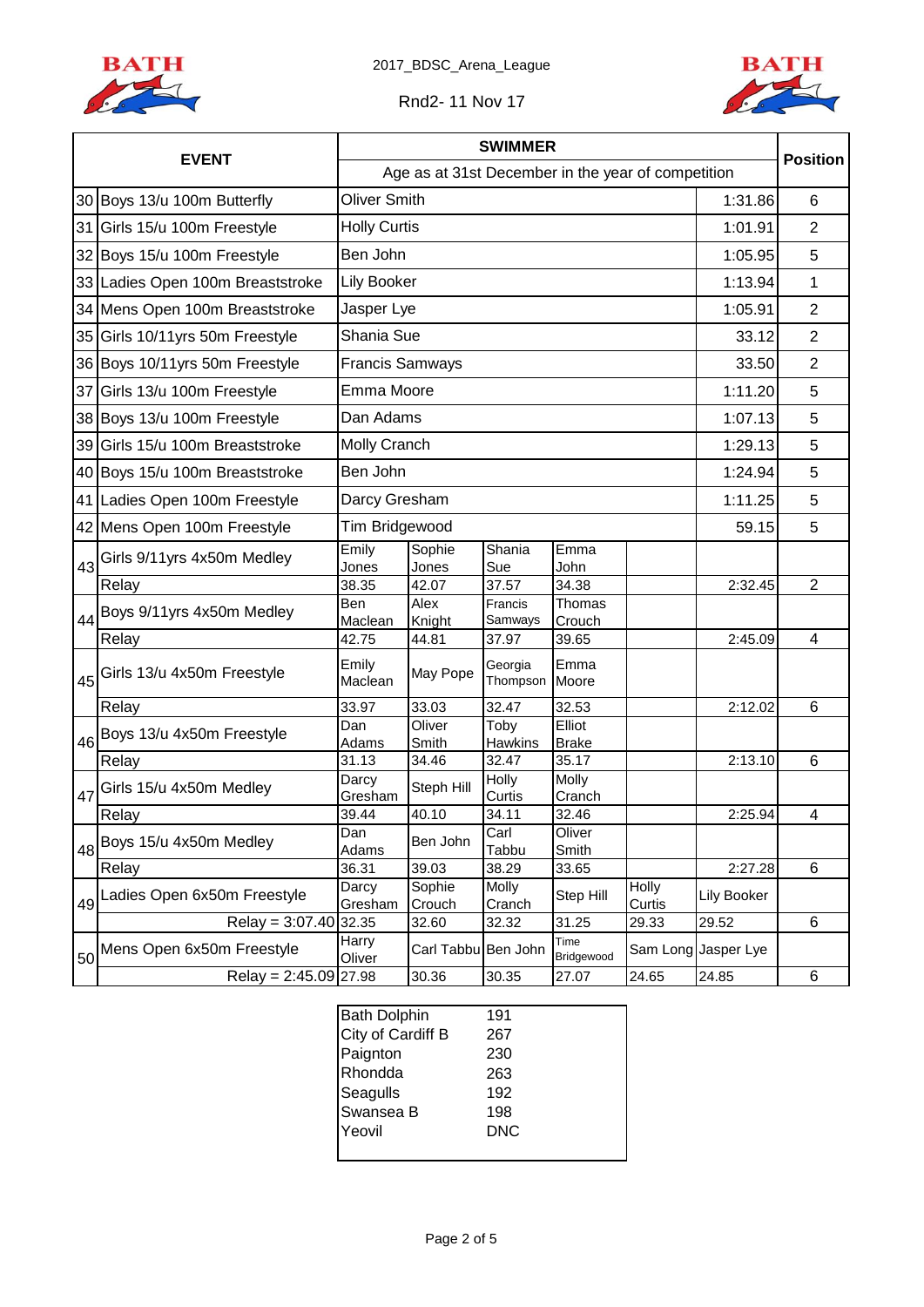



|                |                                    | <b>SWIMMER</b>                                     |                                 |                      |                 |         |                 |
|----------------|------------------------------------|----------------------------------------------------|---------------------------------|----------------------|-----------------|---------|-----------------|
|                | <b>EVENT</b>                       | Age as at 31st December in the year of competition |                                 |                      |                 |         |                 |
| $\mathbf 1$    | Ladies 200m IM                     | <b>Lily Booker</b>                                 |                                 |                      |                 | 2:26.03 | $\overline{2}$  |
| $\overline{2}$ | Mens 200m IM                       | Jasper Lye                                         |                                 |                      |                 | 2:11.97 | $\mathbf{1}$    |
| 3              | Girls 9-11yrs 4x50m Freestyle      | Talulla<br>Wood                                    | Emily<br>Jones                  | Shania<br>Sue        | Sophie<br>Jones |         |                 |
|                | Relay                              | 34.03                                              | 34.27                           | 32.07                | 32.89           | 2:13.15 | 1               |
|                | Boys 9-11yrs 4x50m Freestyle       | Thomas                                             | Ben                             | Alex                 | Francis         |         |                 |
| 4              |                                    | Crouch                                             | Maclean                         | Knight               | Samways         |         |                 |
|                | Relay                              | 38.86<br>Emily                                     | 35.18<br>Grace                  | 31.19<br>Alice       | 33.29<br>Emma   | 2:18.91 | $\overline{2}$  |
| 5              | Girls 13/u 4x50m Medley            | Maclean                                            | Gifford                         | Amphlett             | Moore           |         |                 |
|                | Relay                              | 37.55                                              | 43.97                           | 36.72                | 31.61           | 2:30.22 | $\overline{7}$  |
|                | Boys 13/u 4x50m Medley             | Dan                                                | Toby                            | Oliver               | Elliot          |         |                 |
| 6              |                                    | Adams                                              | <b>Hawkins</b>                  | Smith                | <b>Brake</b>    |         |                 |
|                | Relay                              | 35.86<br>Molly                                     | 44.11                           | 39.14<br><b>Beth</b> | 35.24<br>Holly  | 2:34.59 | 5               |
| $\overline{7}$ | Girls 15/u 4x50m Freestyle         | Cranch                                             | Steph Hill                      | Carter               | Curtis          |         |                 |
|                | Relay                              | 30.57                                              | 30.99                           | 30.94                | 28.53           | 2:01.09 | 4               |
|                | Boys 15/u 4x50m Freestyle          | Carl                                               | Dan                             | Oliver               | Ben John        |         |                 |
| 8              |                                    | Tabbu                                              | Adams                           | Smith                |                 |         |                 |
|                | Relay                              | 29.42<br>Sophie                                    | 31.61                           | 32.89<br>Molly       | 28.53<br>Holly  | 2:02.57 | $6\phantom{1}6$ |
| 9              | Ladies Open 4x50m Medley           | Crouch                                             | <b>Lily Booker</b>              | Cranch               | Curtis          |         |                 |
|                | Relay                              | 36.93                                              | 33.84                           | 34.77                | 29.04           | 2:14.62 | 5               |
| 10             | Mens Open 4x50m Medley             | Sam Long                                           | Tim<br>Bridgewood               | Jasper<br>Lye        | Harry<br>Oliver |         |                 |
|                | Relay                              | 30.41                                              | 34.76                           | 28.15                | 27.62           | 2:01.13 | 6               |
|                | 11 Girls 10/11yrs 50m Backstroke   | <b>Emily Jones</b>                                 |                                 |                      |                 | 38.76   | 4               |
|                | 12 Boys 10/11yrs 50m Backstroke    |                                                    | Ben Maclean<br>40.78            |                      |                 |         |                 |
|                | 13 Girls 13/u 100m Breaststroke    |                                                    | <b>Grace Gifford</b><br>1:35.03 |                      |                 |         |                 |
|                | 14 Boys 13/u 100m Breaststroke     | <b>Toby Hawkins</b>                                |                                 |                      |                 | 1:41.01 | 5               |
|                | 15 Girls 15/u 100m Backstroke      | <b>Holly Curtis</b>                                |                                 |                      |                 | 1:16.69 | $6\phantom{1}6$ |
|                | 16 Boys 15/u 100m Backstroke       | Carl Tabbu                                         |                                 |                      |                 | 1:25.00 | 7               |
|                | 17 Ladies Open 100m Butterfly      | Lily Booker                                        |                                 |                      |                 | 1:06.53 | 1               |
|                | 18 Mens Open 100m Butterfly        | Jasper Lye                                         |                                 |                      |                 | 1:03.40 | $\overline{4}$  |
|                | 19 Girls 10/11yrs 50m Butterfly    | Shania Sue                                         |                                 |                      |                 | 38.31   | $\mathbf 1$     |
|                | 20 Boys 10/11yrs 50m Butterfly     | <b>Francis Samways</b>                             |                                 |                      |                 | 36.40   | $\mathbf{1}$    |
| 21             | Girls 13/u 100m Backstroke         | <b>Emily Maclean</b>                               |                                 |                      |                 | 1:20.97 | 5               |
|                | 22 Boys 13/u 100m Backstroke       | Dan Adams                                          |                                 |                      |                 | 1:18.32 | 5               |
|                | 23 Girls 15/u 100m Butterfly       | Molly Cranch                                       |                                 |                      |                 | 1:20.22 | 5               |
|                | 24 Boys 15/u 100m Butterfly        | Carl Tabbu                                         |                                 |                      |                 | 1:25.10 | $\overline{7}$  |
|                | 25 Ladies Open 100m Backstroke     | Sophie Crouch                                      |                                 |                      |                 | 1:23.69 | $\overline{7}$  |
|                | 26 Mens Open 100m Backstroke       | Sam Long                                           |                                 |                      |                 | 1:08.03 | 6               |
| 27             | Girls 10/11yrs 50m Breaststroke    | Sophie Jones                                       |                                 |                      |                 | 44.44   | $\overline{2}$  |
|                | 28 Boys 10/11 yrs 50m Breaststroke | Alex Knight                                        |                                 |                      |                 | 46.64   | DQ              |
|                | 29 Girls 13/u 100m Butterfly       | Alice Amphlett                                     |                                 |                      |                 | 1:25.62 | 6               |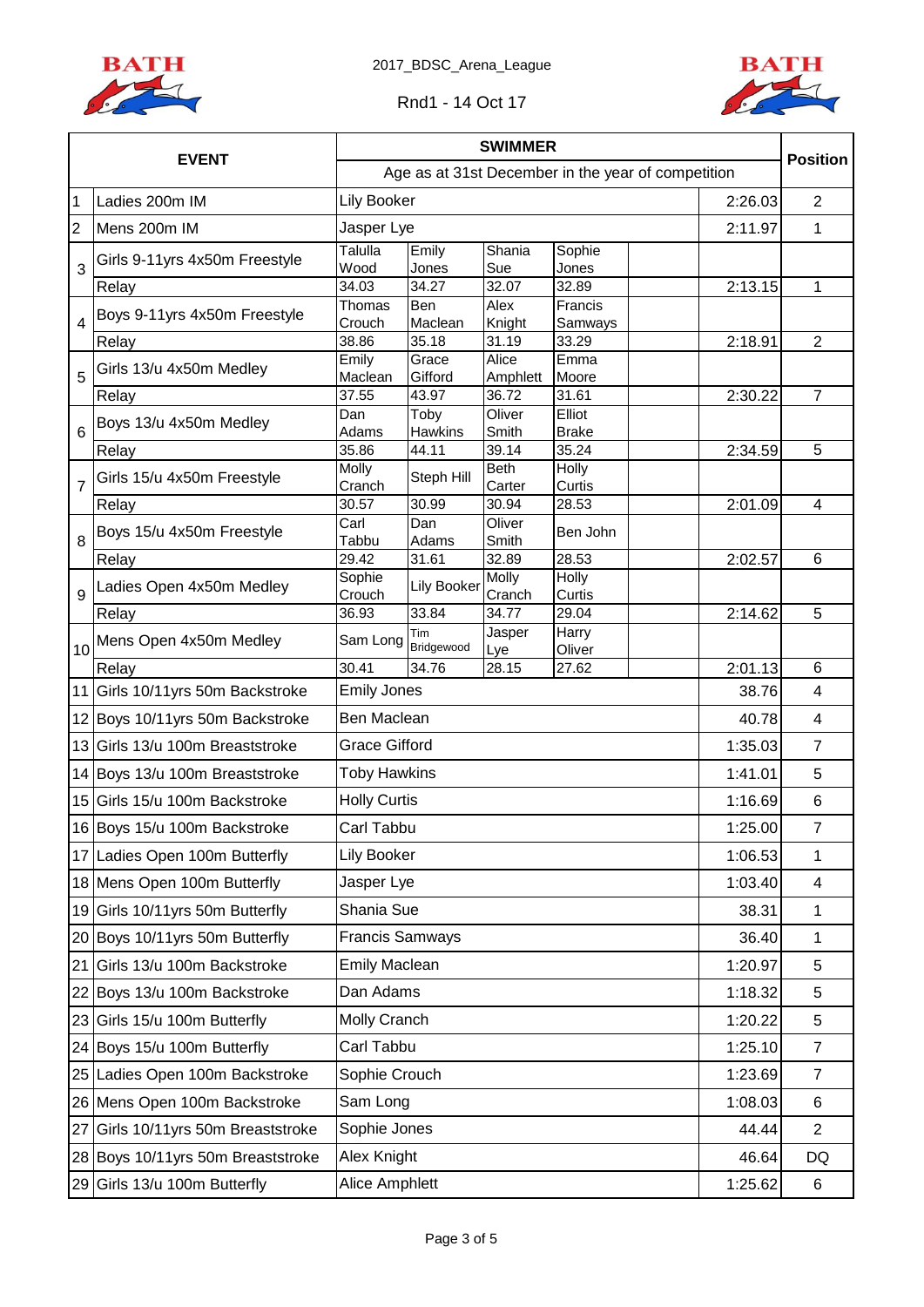



Rnd1 - 14 Oct 17

|    |                                  | <b>SWIMMER</b>                                     |                                 |                    |                        |                 |                     |                         |  |
|----|----------------------------------|----------------------------------------------------|---------------------------------|--------------------|------------------------|-----------------|---------------------|-------------------------|--|
|    | <b>EVENT</b>                     | Age as at 31st December in the year of competition |                                 |                    |                        |                 |                     |                         |  |
|    | 30 Boys 13/u 100m Butterfly      | <b>Oliver Smith</b>                                |                                 |                    |                        |                 | 1:33.09             | $\overline{7}$          |  |
|    | 31 Girls 15/u 100m Freestyle     | <b>Holly Curtis</b>                                |                                 |                    |                        |                 | 1:02.13             | $\overline{2}$          |  |
|    | 32 Boys 15/u 100m Freestyle      | Ben John                                           |                                 |                    |                        |                 | 1:03.75             | $\overline{7}$          |  |
|    | 33 Ladies Open 100m Breaststroke | Lily Booker                                        |                                 |                    |                        |                 | 1:14.16             | $\mathbf{1}$            |  |
|    | 34 Mens Open 100m Breaststroke   | Jasper Lye                                         |                                 |                    |                        |                 | 1:06.15             | $\overline{2}$          |  |
|    | 35 Girls 10/11yrs 50m Freestyle  | Talulla Wood                                       |                                 |                    |                        |                 | 34.67               | $\overline{4}$          |  |
|    | 36 Boys 10/11yrs 50m Freestyle   |                                                    | <b>Francis Samways</b><br>32.87 |                    |                        |                 |                     |                         |  |
|    | 37 Girls 13/u 100m Freestyle     | Emma Moore                                         |                                 |                    |                        |                 | 1:11.06             | $\overline{7}$          |  |
|    | 38 Boys 13/u 100m Freestyle      | Dan Adams                                          |                                 |                    |                        |                 | 1:10.00             | 3                       |  |
| 39 | Girls 15/u 100m Breaststroke     | Molly Cranch                                       |                                 |                    |                        |                 | 1:26.34             | $\overline{\mathbf{4}}$ |  |
|    | 40 Boys 15/u 100m Breaststroke   | Ben John                                           |                                 |                    |                        |                 | 1:24.31             | 5                       |  |
|    | 41 Ladies Open 100m Freestyle    | <b>Holly Curtis</b>                                |                                 |                    |                        |                 | 1:02.47             | $\overline{\mathbf{4}}$ |  |
|    | 42 Mens Open 100m Freestyle      |                                                    | Tim Bridgewood<br>1:00.09       |                    |                        |                 |                     |                         |  |
| 43 | Girls 9/11yrs 4x50m Medley       | Emily<br>Jones                                     | Sophie<br>Jones                 | Shania<br>Sue      | Tallula<br>Wood        |                 |                     |                         |  |
|    | Relay                            | 38.99                                              | 42.11                           | 37.53              | 34.13                  |                 | 2:32.94             | 1                       |  |
| 44 | Boys 9/11yrs 4x50m Medley        | <b>Ben</b><br>Maclean                              | Alex<br>Knight                  | Francis<br>Samways | Thomas<br>Crouch       |                 |                     |                         |  |
|    | Relay                            | 41.44                                              | 46.94                           | 37.52              | 37.76                  |                 | 2:43.81             | 4                       |  |
| 45 | Girls 13/u 4x50m Freestyle       | Grace<br>Gifford                                   | Alice<br>Amphlett               | Emily<br>Maclean   | Emma<br>Moore          |                 |                     |                         |  |
|    | Relay                            | 33.45                                              | 35.43                           | 33.35              | 32.56                  |                 | 2:14.97             | $\overline{7}$          |  |
| 46 | Boys 13/u 4x50m Freestyle        | Dan<br>Adams                                       | Oliver<br>Smith                 | Toby<br>Hawkins    | Elliot<br><b>Brake</b> |                 |                     |                         |  |
|    | Relay                            | 32.21                                              | 33.91                           | 32.60              | 35.19                  |                 | 2:14.05             | 5                       |  |
| 47 | Girls 15/u 4x50m Medley          | Sophie                                             | Molly                           | Holly              | <b>Beth</b>            |                 |                     |                         |  |
|    | Relay                            | Crouch<br>38.48                                    | Cranch<br>40.49                 | Curtis<br>34.32    | Carter<br>31.00        |                 | 2:24.25             | $\overline{7}$          |  |
| 48 | Boys 15/u 4x50m Medley           | Dan<br>Adams                                       | Ben John                        | Carl<br>Tabbu      | Oliver<br>Smith        |                 |                     |                         |  |
|    | Relay                            | 36.54                                              | 38.41                           | 37.19              | 33.81                  |                 | 2:26.03             | $\overline{7}$          |  |
| 49 | Ladies Open 6x50m Freestyle      | Sophie<br>Crouch                                   | Molly<br>Cranch                 | Emma<br>Moore      | Beth<br>Carter         | Holly<br>Curtis | Lily Booker         |                         |  |
|    | Relay = $3:06.47$ 32.36          |                                                    | 32.29                           | 31.61              | 31.61                  | 29.52           | 29.03               | $\overline{7}$          |  |
| 50 | Mens Open 6x50m Freestyle        | Harry<br>Oliver                                    | Carl Tabbu Ben John             |                    | Time<br>Bridgewood     |                 | Sam Long Jasper Lye |                         |  |
|    | Relay = $2:44.82$ 28.18          |                                                    | 29.60                           | 29.52              | 27.52                  | 24.60           | 25.41               | 6                       |  |

| Barnstaple            | 232 |  |
|-----------------------|-----|--|
| <b>Bath Dolphin</b>   | 172 |  |
| Clevedon              | 177 |  |
| Paignton              | 252 |  |
| Severnside Tritons    | 243 |  |
| Southwold             | 178 |  |
| <b>United Bristol</b> | 138 |  |
|                       |     |  |